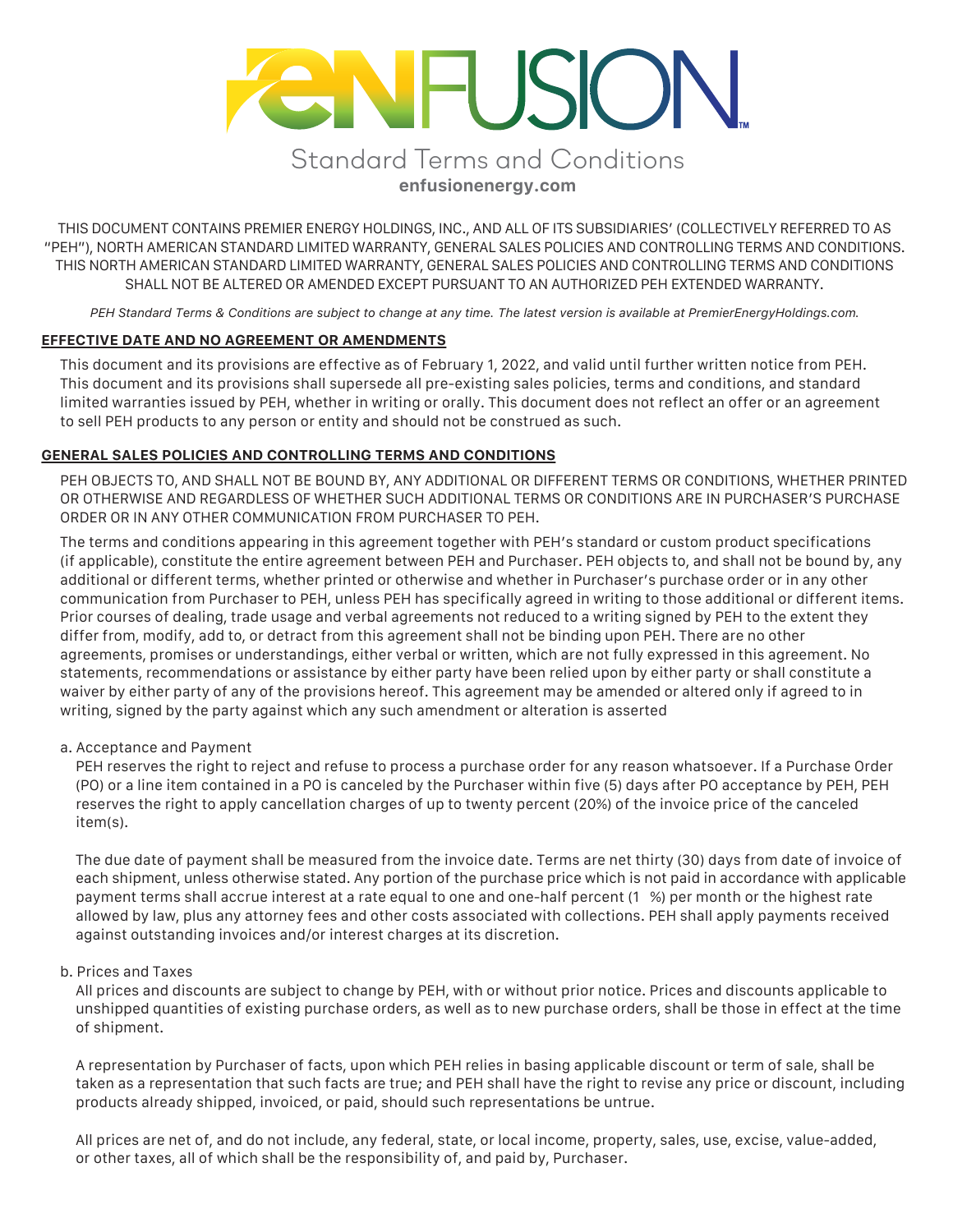# c. Quotations

No price quotations for PEH products shall be binding on PEH unless confirmed in writing by PEH. Prices so quoted will be binding on PEH for thirty (30) days from the date of the price quotation unless noted in the quotation by PEH. Price quotations do not include accessories or components not manufactured by PEH. Clerical errors on any price quotations are subject to correction by PEH. Quotations are subject to change by PEH with notice to Purchaser.

# d. Delivery

Shipments may be made by common carrier, unless otherwise specified. Special arrangements, such as air freight, parcel shipment, overnight delivery and special packaging requirements must be specifically requested by Purchaser and, if agreed to in writing by PEH, will be at Purchaser's expense.

Any dates or schedules specified for the delivery of goods covered hereby are approximate only and are based upon then existing conditions and/or conditions reasonably anticipated through each shipping date. In addition to the limitation on damages described herein, PEH shall not, under any circumstances be liable for any loss, cost, expense, delay, damage, inconvenience, or consequential damages for failure (however caused) to meet a specific shipping date, or for any delay, loss, or damage in transit, or due to the unavailability of sufficient products to fill a purchase order. PEH reserves the right to allocate available inventories among its customers, including Purchaser, in the event that such inventories are inadequate to meet demand.

Title to the product shipped shall pass to Purchaser when PEH delivers such goods (i) to the carrier for delivery to Purchaser or (ii) to the dock for export shipments to Purchaser, and all risks of damage, loss, or delay shall thereupon pass to Purchaser. PEH shall promptly, after shipment, notify Purchaser that the goods have been delivered to the carrier or to the dock and shall furnish Purchaser with all documents, if any that are required to enable Purchaser to obtain possession of the product.

# **STANDARD LIMITED WARRANTY**

Except as set forth in an Extended Warranty, for two (2) years from the date of manufacture, PEH hereby warrants to the purchaser ("Purchaser") of PEH's products that, for the applicable warranty period, the products purchased will (i) be free from defects in workmanship and material at the time of shipment, (ii) perform consistently with samples previously supplied and (iii) conform to the specifications published or agreed to in writing between the purchaser and PEH. This limited warranty extends only to products purchased directly from PEH. If a product is purchased other than from an authorized distributor, dealer or directly from PEH, such product must be installed by a PEH Certified Installer for this limited warranty to apply. This limited warranty is not assignable or transferable to any subsequent purchaser or user.

- e. **THIS LIMITED WARRANTY IS IN LIEU OF ALL OTHER WARRANTIES, WRITTEN OR ORAL, STATUTORY, EXPRESS, OR IMPLIED, INCLUDING ANY WARRANTY OF MERCHANTABILITY OR FITNESS FOR A PARTICULAR PURPOSE. PURCHASER'S SOLE AND EXCLUSIVE REMEDY FOR PEH'S BREACH OF ITS OBLIGATIONS HEREUNDER, INCLUDING BREACH OF ANY EXPRESS OR IMPLIED WARRANTY OR OTHERWISE, UNLESS PROVIDED ON THE FACE HEREOF OR IN A WRITTEN INSTRUMENT MADE PART OF THIS LIMITED WARRANTY, SHALL BE FOR THE PURCHASE PRICE PAID TO PEH FOR THE NONCONFORMING OR DEFECTIVE PRODUCT OR FOR THE REPAIR OR REPLACEMENT OF NONCONFORMING OR DEFECTIVE PRODUCT, AT PEH'S ELECTION. ANY PEH PRODUCT WHICH PEH DETERMINES TO BE DEFECTIVE WITHIN THE WARRANTY PERIOD SHALL BE, AT PEH'S SOLE OPTION, REPAIRED, REPLACED WITH FACTORY REFURBISHED OR NEW PRODUCT WITH A MODEL OR VERSION NO OLDER THAN THAT OF ORIGINALLY PURCHASED PRODUCT, OR A REFUND OF THE PURCHASE PRICE PAID. REPAIR OR REPLACEMENT OF PRODUCT DOES NOT EXTEND THE ORIGINAL WARRANTY PERIOD.** Some states do not allow limitations on how long an implied warranty lasts, therefore, the limitations and exclusions relating to the products may not apply.
- f. **WITHOUT LIMITING THE GENERALITY OF THE EXCLUSIONS OF THIS LIMITED WARRANTY, PEH SHALL NOT BE LIABLE TO THE PURCHASER OR ANY THIRD PARTY FOR ANY AND ALL (i) INCIDENTAL EXPENSES OR OTHER CHARGES, COSTS, EXPENSES (INCLUDING COSTS OF INSPECTION, TESTING, STORAGE, OR TRANSPORTATION) OR (ii) DAMAGES, INCLUDING CONSEQUENTIAL, SPECIAL DAMAGES, PUNITIVE OR INDIRECT DAMAGES, INCLUDING, WITHOUT LIMITATION, LOST PROFITS, LOST TIME AND LOST BUSINESS OPPORTUNITIES, REGARDLESS OF WHETHER PEH IS OR IS SHOWN TO BE AT FAULT, AND REGARDLESS OF WHETHER THERE IS OR THERE IS SHOWN TO HAVE BEEN A DEFECT IN MATERIALS OR WORKMANSHIP, NEGLIGENCE IN MANUFACTURE OR DESIGN, OR A FAILURE TO WARN.**

PEH's liability arising out of the sale or delivery of its products, or their use, whether based upon warranty contract, negligence, or otherwise, shall not in any case exceed the cost of repair or replacement of the product and, upon expiration of any applicable warranty period, any and all such liability shall terminate.

Without limiting the generality of the exclusions of this limited warranty, PEH does not warrant the adequacy of any specifications provided directly or indirectly by a purchaser or that PEH's products will perform in accordance with such specifications. This limited warranty does not apply to any products that have been subject to misuse (including use in a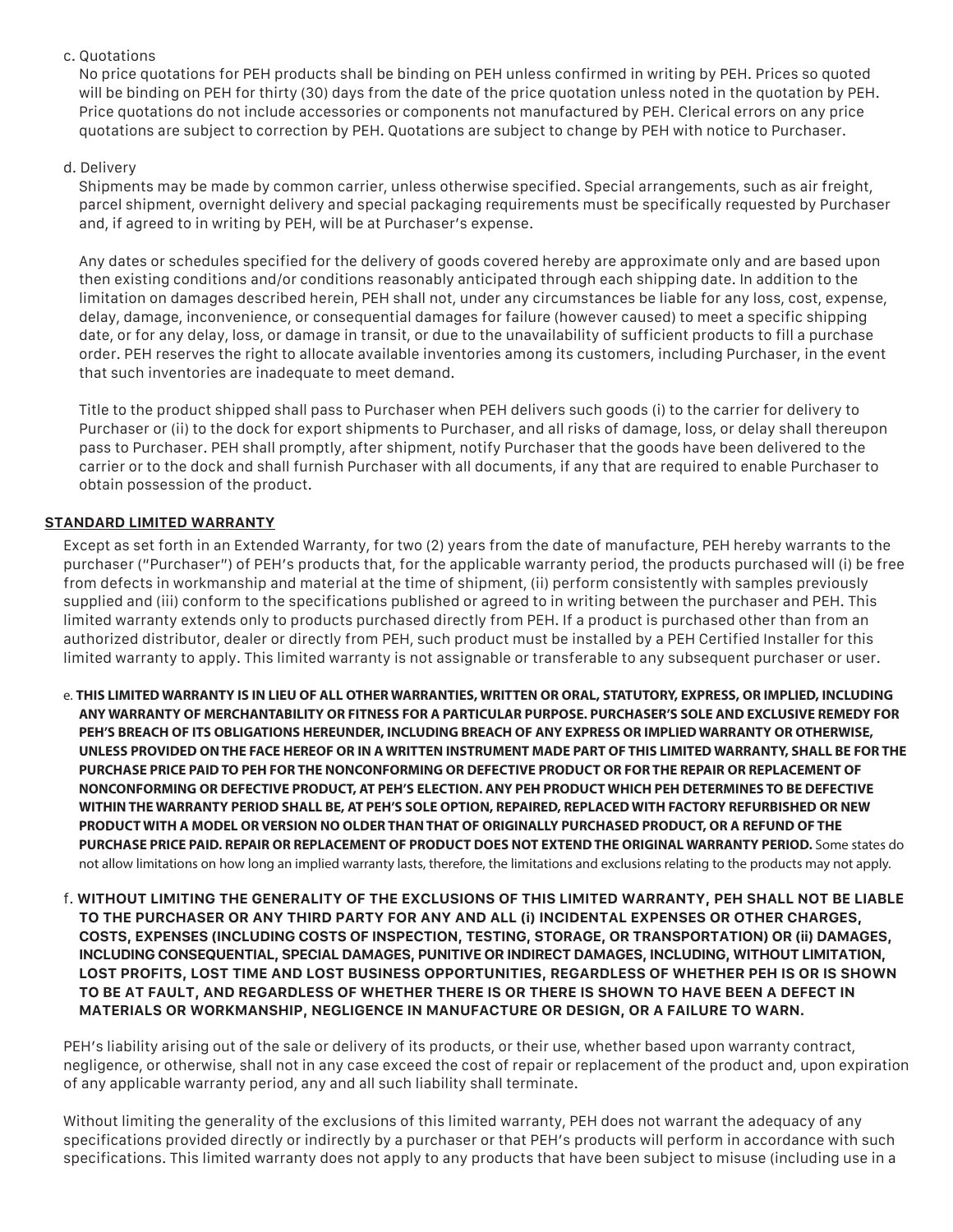manner inconsistent with the design of the product), abuse, neglect, accident or improper installation or maintenance, or to products that have been altered or repaired by any person or entity other than PEH or its authorized representatives.

Unless otherwise specified in an Extended Warranty authorized by PEH for a specific product or product line, this limited warranty does not apply to performance caused by abrasive materials, corrosion due to aggressive conditions or improper voltage supply.

With respect PEH products, the following conditions automatically void this limited warranty:

- 1. Lightning damage (often referred to as high voltage surge damage).
- 2. Electrical failures due to the use of non-approved overload protection.
- 3. Unauthorized disassembly.

## **MISCELLANEOUS**

Compliance with Laws, Ordinances and Regulations PEH shall use reasonable efforts to cause the products to comply with federal safety, health and environmental regulations and insurance codes. However, PEH shall not be responsible for compliance of the products with local interpretations of such federal regulations or insurance codes, nor with any local laws, ordinances, codes and/or regulations which may at any time be in effect at any location where the products are to be used, unless such responsibility shall be expressly assumed by PEH in writing.

## *Change of Design*

PEH shall be entitled to make any and all changes in details of design, construction or arrangement of the product as PEH in its sole discretion determines will constitute an improvement upon the product or any specifications or designs previously furnished to the Purchaser.

## *PEH Remedies*

In addition to and notwithstanding any other remedy to which PEH may be entitled by law, in the event of Purchaser's breach of its obligations hereunder, or if Purchaser should cancel a purchase order, in whole or in part, or refuse to accept the products shipped hereunder, or wrongfully rejects or revokes its acceptance of products shipped that conform to a purchase order, Purchaser shall pay for, and PEH shall be entitled to recover from Purchaser, all special engineering, design, tooling, manufacturing, storage, or transportation costs incurred in connection with PEH's performance of the purchase order.

## *Infringement*

With respect to PEH's own standard designs and specifications, or specialty products which PEH has engineered and designed, PEH shall defend, indemnify and hold Purchaser harmless from and against any loss, damage, cost or expense arising out of any third-party claims for patent or trademark infringement relating to such products, so long as Purchaser promptly notifies PEH in writing of any such claim and gives PEH such authority, information and assistance as PEH may request in connection with the defense thereof.

Purchaser shall defend, indemnify and hold PEH harmless from and against any loss, damage, costs or expenses arising out of any claims of patent or trademark infringement relating to products manufactured by PEH in accordance with any designs or specifications furnished by Purchaser.

## *Special Tooling*

Any special tools, dies, jigs, molds, or other equipment manufactured or purchased by PEH, regardless of whether included as part of PEH's pricing, shall remain PEH's exclusive property.

## *Confidentiality*

All commercial, financial or technical information furnished by PEH shall be considered confidential and Purchaser shall not disclose any such information to any other person or use such information itself for any purpose other than the re-sale or the intended use of the products. This Section shall apply to drawings, specifications or other documents prepared by us. Unless otherwise agreed in writing, no information disclosed in any manner or at any time by Purchaser to PEH shall be deemed secret or confidential, and Purchaser shall have no rights against PEH with respect thereto, except such rights as may exist under applicable patent laws.

## *Independent Contractors*

PEH and Purchaser are independent contractors and neither has the authority to assume or to create any obligation on behalf of or in the name of the other.